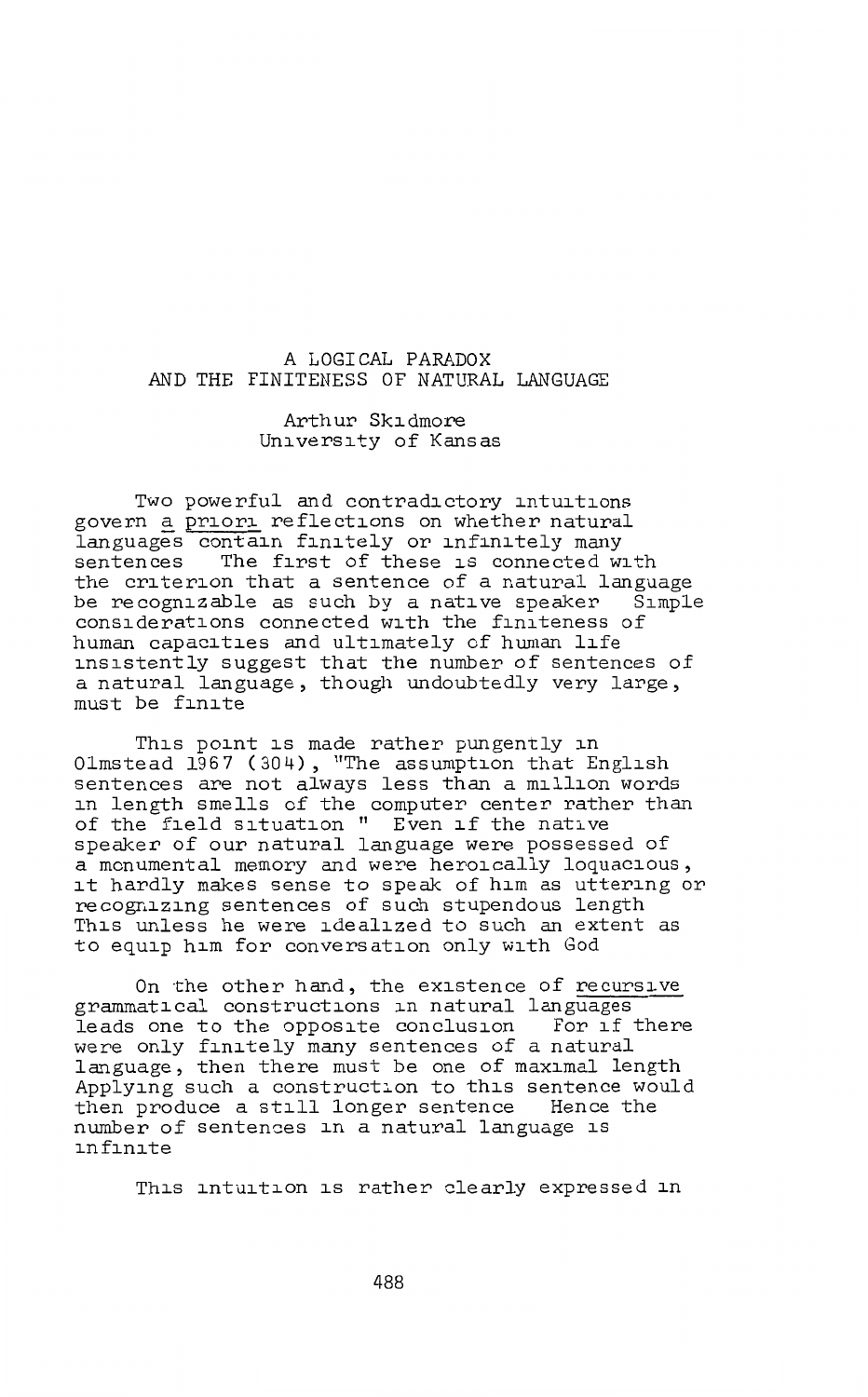Grinder and Elgin 1973 (24)

•• while any particular sentence of English is finite in length, the set of all wellformed sentences in English is infinite. There can be no "longest possible sentence " To any given sequence constituting a grammatical English sentence, you can add another relative clause, and no natural limit can be set at which such structures become incomprehensible

The aim of what follows is to show that considerations of the sort just mentioned are specious My method of attack will consist in showing the close similarities between the recursiveness argument and an important logical paradox

There are many different ways in which the paradox I am concerned to expose may be formulated paradox I am concerned to expose may be formulated<br>It can in particular be formulated for virtually any concrete empirical predicate which admits of a class of clear instances and also of a class of clear counterinstances I have selected the predicate 'is poor' primarily for reasons of technical convenience.

Consider the following argument

(Al) (Pl) An American family with a yearly income of only 10 dollars is poor (Px) For any x, if an American fanuly with a yearly income of only x dollars is poor, then an American fanuly with a yearly income of only x+5 dollars is poor Therefore, (Cl) An American family with a yearly income of only 15 dollars is poor

I am presunung it to be uncontroversial that (Pl) is in fact true To be sure, one could imagine bizarre circumstances in which (Pl) nught fail to hold completely invariably But I am supposing that such unusual circumstances do not in fact obtain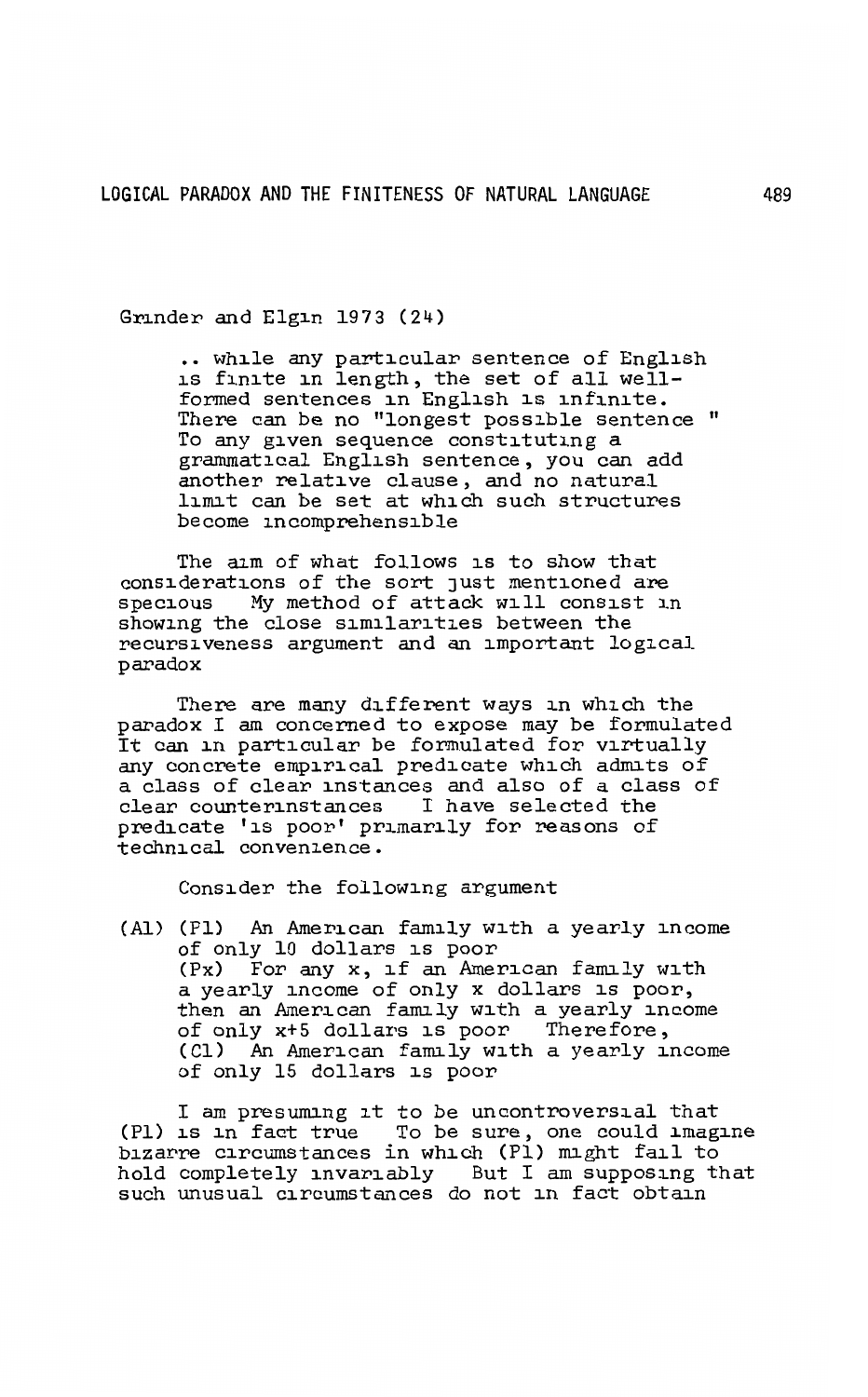There is even less difficulty in accepting (Px) as true, since it amounts merely to the claim that enriching a poor family by five dollars will not remove them from their poverty Five dollars is too small a sum to make enough of a difference to remove a family from the class of poor families and firmly establish them in the class of the non-poor

Next, according to the principles of modern quatifier logic (and the additional tacit premiss luatifier fogle (and the additional facit premiss<br>'10+5=15'), argument (Al) is <u>valid</u> if its premisses are true then its conclusion cannot be false Since its premisses are in fact obviously true, we are committed by modern logic to the truth of (Cl) And we see in this case that (Cl) is in fact also true

Suppose we now make conclusion (Cl) the first premiss of a new argument (A2)

(A2) (P2) An American family with a yearly income of only 15 dollars is poor (Px) For any x, if an American family with a yearly income of only x dollars is poor, then an American family with a yearly income of only x+S dollars is poor Therefore, (C2) An American family with a yearly income of only 20 dollars is poor

Exactly the same reflections appropriate to argument (Al) continue to apply to argument (A2) Additionally, however, we note that the truth of (P2) is guaranteed by virtue of its having been the conclusion of argument (Al), and so we have the stronger result which is expressed by argument (A2 )

(A2') (Pl) An American family with a yearly income of only 10 dollars is poor or only 10 dollars is poor<br>(Px) For any x, if an American family with a yearly income of only x dollars is poor, then an American family with a yearly income of only x+S dollars is poor Therefore, (C2) An American family with a yearly income of only 20 dollars is poor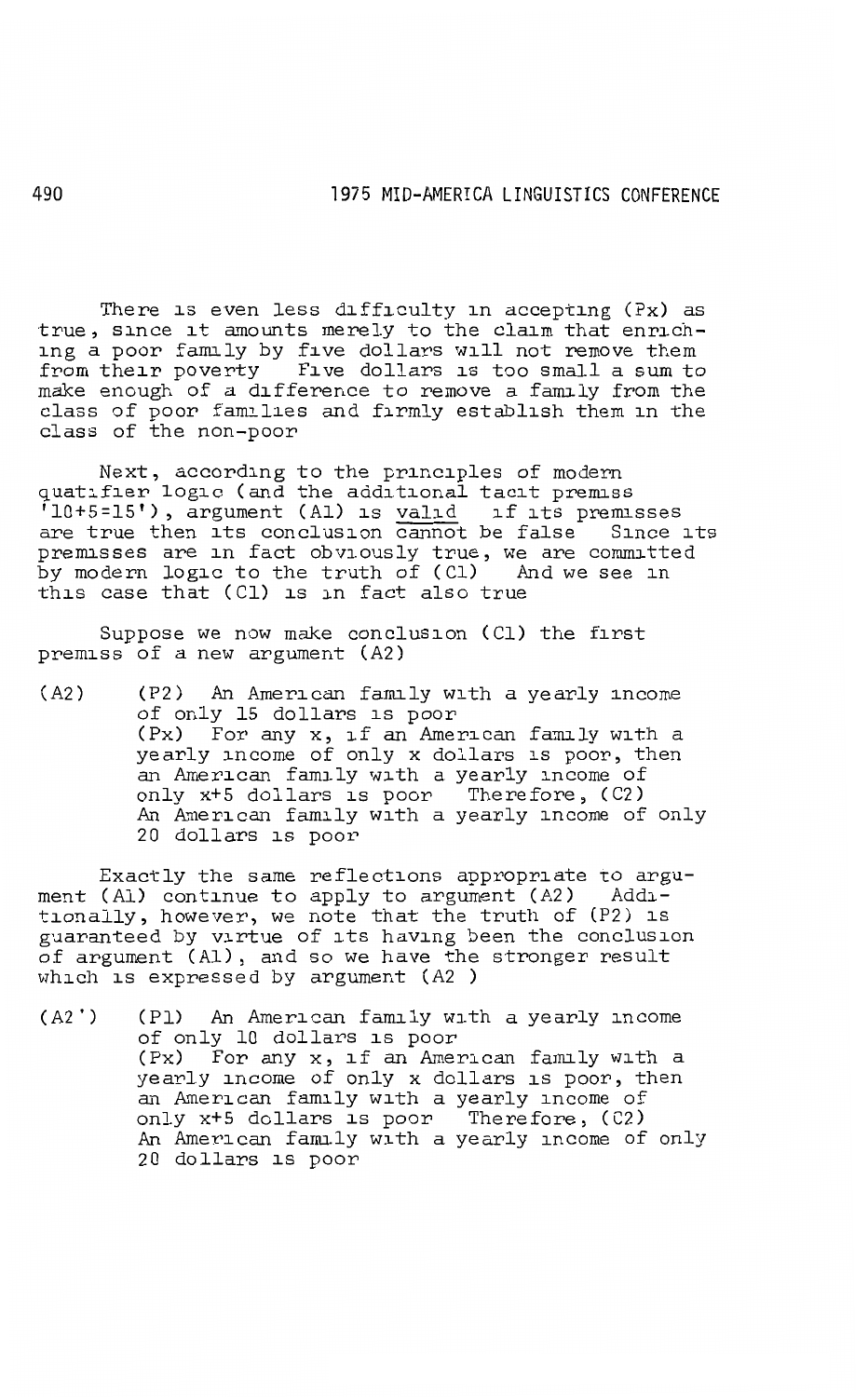But now the paradox arises. For there is nothing to prevent us from continuing to construct a long list of arguments, using a computer or a bevy of graduate of arguments, using a computer or a bevy of graduate<br>students if need be, which includes such arguments as<br>(A998\*) and (A3998\*).

- (A998\*) (Pl) An American family with a yearly income of only 10 dollars is poor. (Px) For any x, if an American family with a yearly income of only x dollars is poor, then an American family with a yearly income of only x+5 dollars is poor Therefore, (C998) An American family with a yearly income of only 5000 dollars is poor
- (A3998\*) (Pl). (Px) Therefore, (C3998) An American family with a yearly income of only 20000 dollars is poor

But here we are obviously in trouble For (C3998) is surely false. And yet the validity of each argument in the series guarantees the truth of each conclusion, and hence the truth of (C3998)

Notice incidentally that none of the arguments is excessively long That is, we are not faced here with the problem of requiring that the arguments in the series contain premisses of indefinite length If we were to continue the series of arguments indefinitely, though, this problem might well arise, since the numerals in the premisses and conclusions would become excessively long

This paradox may not be lightly dismissed For surely the principles of logic must not become suspect merely because applied too often And if argument (Al) is valid, then argument (A3998\*) is also valid, since each of the previous arguments in the series is valid. If we reJect the reasoning which has led us to (C3998), then we must be able to explain where the reasoning breaks down, and why The force of the paradox is that it seems impossible to point the finger of blame at any one of the arguments in the series.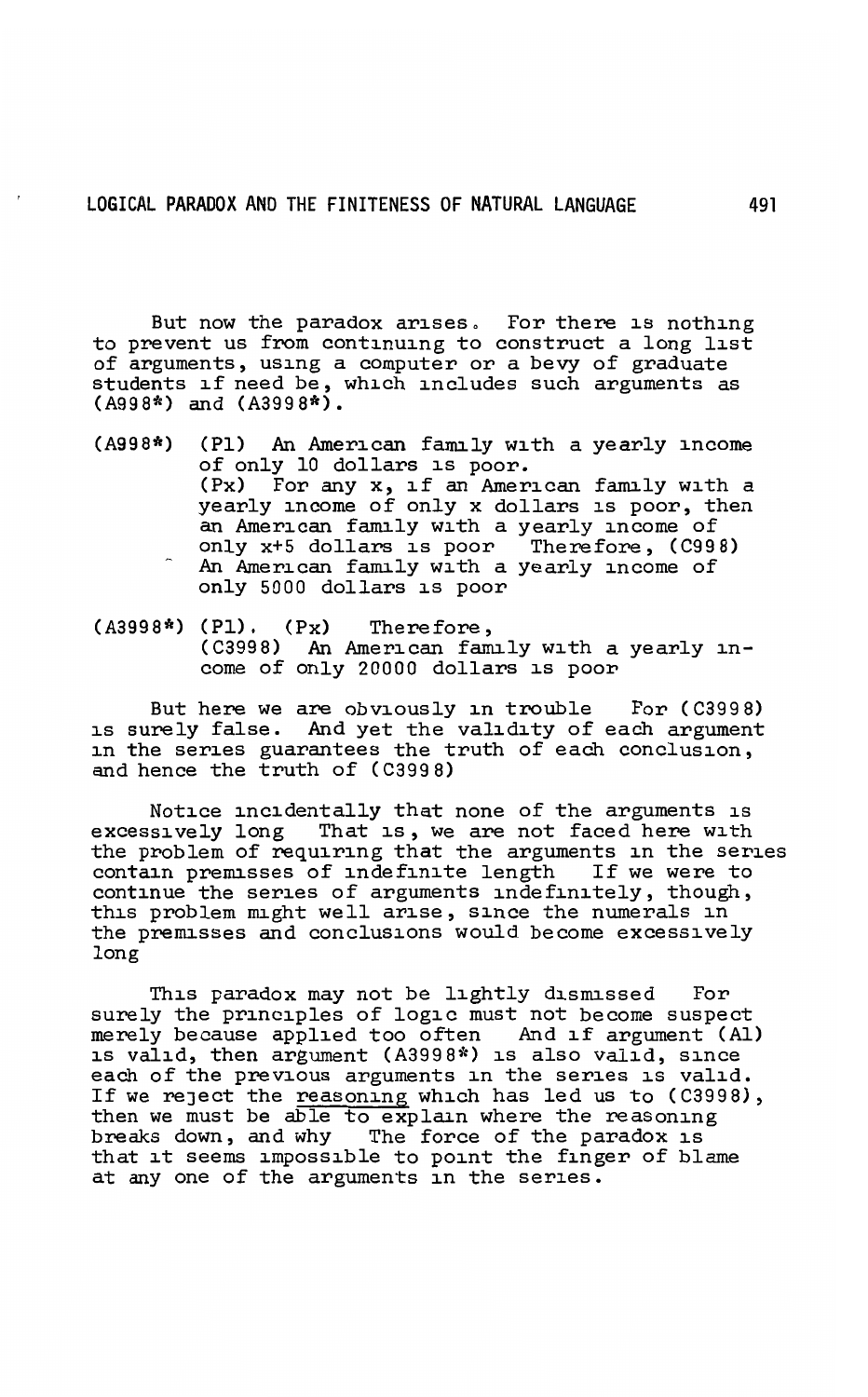Solving the paradox by rejecting either premiss (Pl) or (Px) is of course something which is open to us But these premisses are obviously true, and I doubt whether it would occur to anyone to doubt them were it not for the fact that they lead us to the false conclusion (C3998)

I wish now to set out what seems to me to be the most coherent solution to the paradox It would be wrong to dismiss out of hand other proposed solutions, the great thing about a good paradox is that it opens up various lines of inquiry for tracing precisely what are the hidden premisses of a piece of reasoning really good paradox, such as I think ours is, fascinates us because the hidden premisses are so well hidden and so few

Although modern quantifier logic requires very little of the arguments to which it is to be applied,<br>it does make several stipulations or requirements The it does make several stipulations or requirements two most important of these may be expressed as the requirements of bivalence and non-contradiction

The requirement of non-contradiction is that the sentences to which logical theory is applied may not be both true and false This requirement does not play a role in the paradox

The requirement of bivalence is that the sentences to which logical theory is applied are to be either true or false It is not that modern logic assumes that every declarative sentence is either true or false It is Just that modern quantifier logic has little to say about arguments constructed from sentences which fail to satisfy the bivalence requirement

The bivalence requirement is normally taken for granted, due in part to the desire of logicians to deal with the form of sentences as abstracted from the concrete circumstances of their use Normally, that is, all that a logician will require is that the arguments he examines be composed of sentences having a transparent logical structure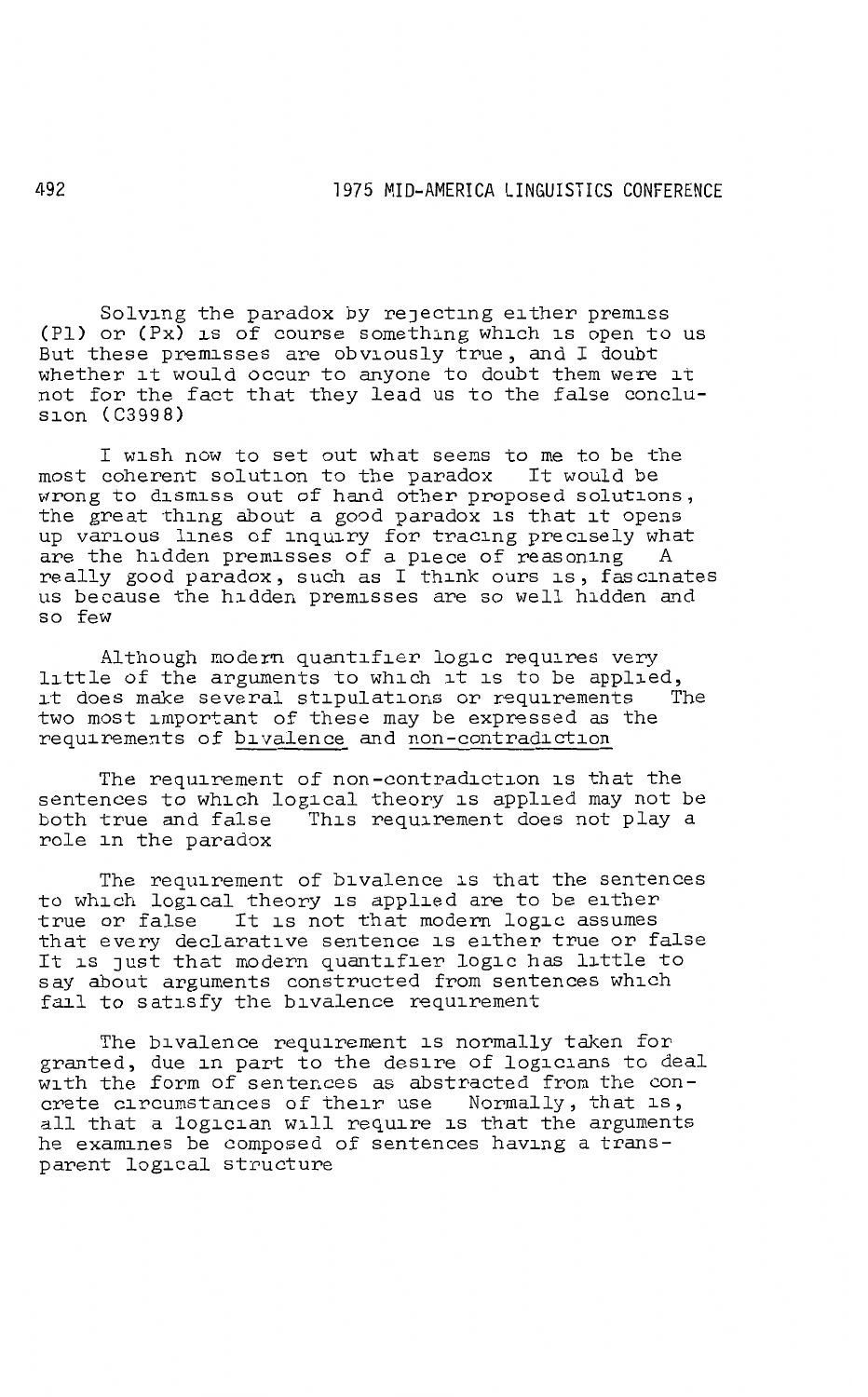The arguments in the paradox have a sufficiently transparent logical structure to make the validity of their common form quite evident And under normal circumstances the logical form is all that matters But the paradox reveals that more than the form of the arguments is at issue

Modern logic does guarantee that none of the separate arguments (Al)-(A3998) permits us to pass<br>from true premisses to a false conclusion But it does from true premisses to a false conclusion not rule out the possibility that we may pass from true premisses to an indeterminate conclusion, that is, a conclusion which is neither true nor false, or from premisses one of which is indeterminate to a false conclusion And this is, I would suggest, precisely what has happened during the series of arguments Somewhere in the region of (A998) the conclusions have become indeterminate

As a result, the argument (A3998\*) may well be expected to have true premisses and a false conclusion, since by transitivity of entailment the indeterminate<br>conclusions have all dropped out Only an underlying conclusions have all dropped out presumption that all of the sentences under consideration are either true or false has led to the expectation that all of the conclusions must be true

The most common source of failure of a sentence to satisfy the bivalence requirement is the application<br>of an empirical predicate to a borderline case It has of an empirical predicate to a borderline case become a philosophical truism to observe that empirical predicates do not have sharp boundaries Normally predicates do not have sharp boundaries there are some cases to which it clearly applies, some cases to which it clearly does not apply, and a region of borderline cases to which it neither clearly applies nor clearly does not apply And the most coherent interpretation of sentences which result from applying an pretation of sentences which result from applying an empirical predicate, such as 'is poor', to a borderline case is I would suggest to treat them as neither true nor false, and thus as failing to satisfy the bivalence requirement

It should be noted that one seldom is able to say precisely where the borderline cases begin It seems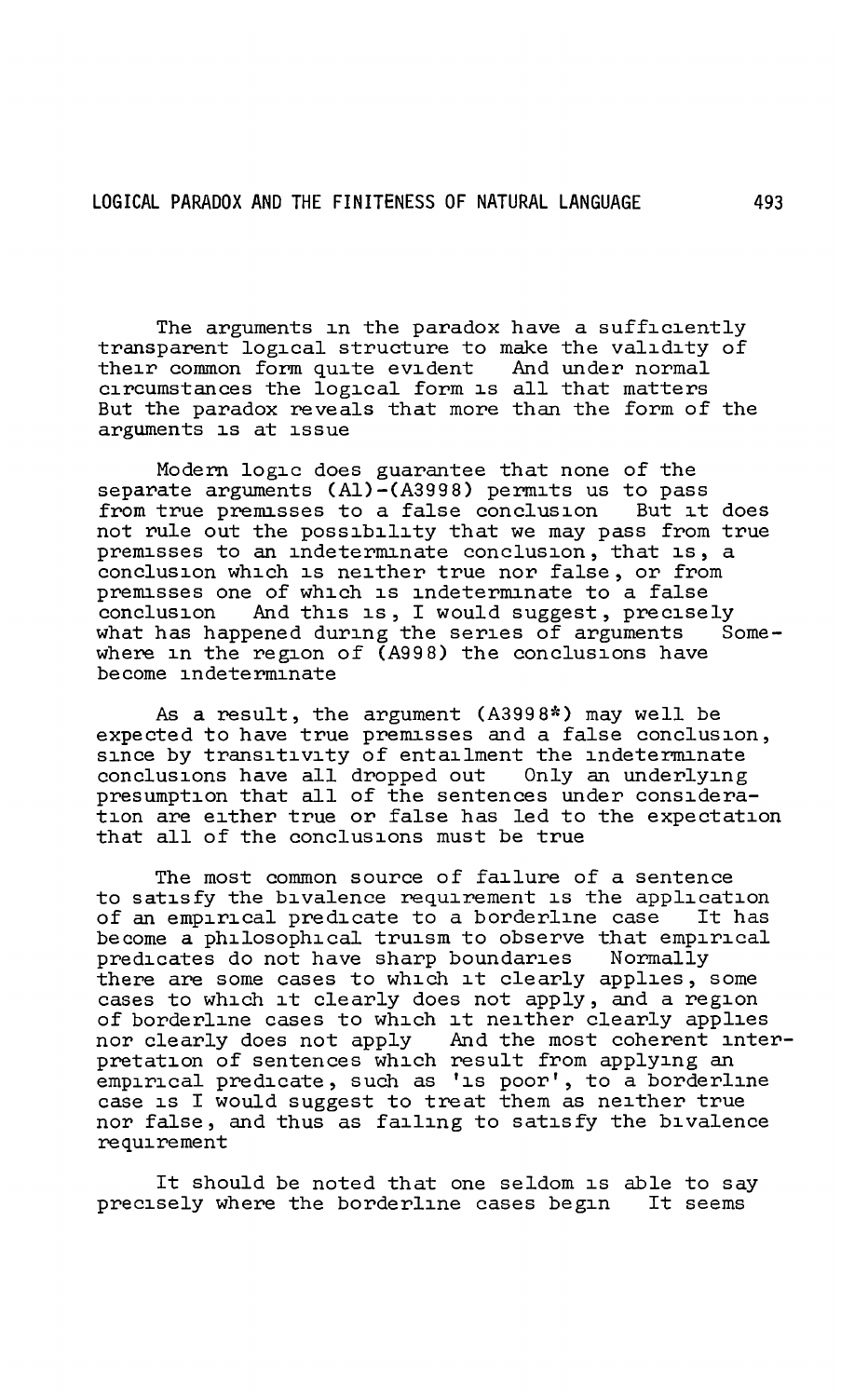clear enough to me, for example, that (C998) is neither true nor false Yet I am not prepared to say Just where the cases become borderline An attempt to be more precise will often result in a rather arbitrary stipulation, such as a guideline laid down by the Department of Health, Education, and Welfare

If the empirical predicate in question is made sharp, then paradox is avoided in another way, namely, by observing that for such predicates the second premiss (Px) is false Indeed, I think it is clear that it is precisely the existence of indeterminate cases which guarantees the plausible truth of (Px) A strict definition of poverty, such as 'having a yearly income of less than 5000 dollars', does make it possible some-times for five dollars to remove a family from poverty, no doubt to their dismay

Being unable to say precisely where the indeterminate cases begin and end must not blind us to their existence For an inability to take account of borderline cases may lead us into a very common fallacy, which might be called the Where do you draw the line fallacy Noticing correctly that there is no sharp distinction between cases of poverty and cases of nonpoverty, but rather a continuous blending of the one into the other through an indeterminate region, we may if we are not careful fall into the trap of concluding that there is no difference between the two conditions

Similarly, our inability in general to say precisely which straw made the camel's burden too heavy to bear should not lead us to conclude that it could bear any burden A poignant image for us to respect in this regard may be derived from Truffaut's great film, The 400 Blows There is no single point in the film where the young boy has been injured too badly to recover, but he has clearly suffered irreversible damage at the end

Although the point to be made against the recursiveness argument is probably clear enough by now, I shall nevertheless spell it out in order to make sure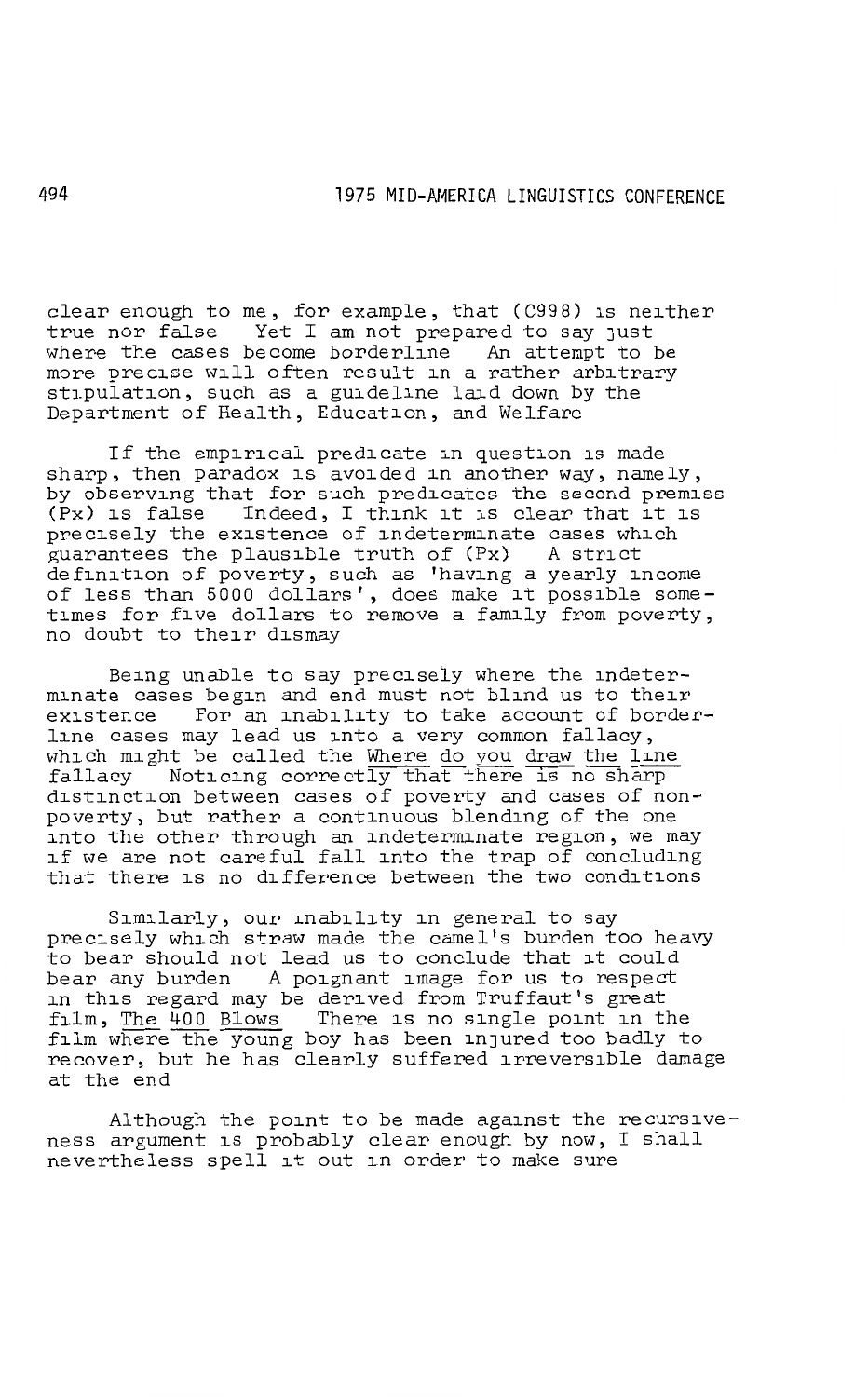The recursiveness argument can be rephrased in such a way that its being an instance of the paradox under discussion is made evident For consider the following argument

(Arl) (Prl) There is an English sentence containing 10 words. (Prx) For any x, if there is an English sentence containing x words, then there is an English sentence containing x+5 words. Therefore, (Crl) There is an English sentence containing 15 words

Premiss (Prl) is obviously true. Premiss (Prx) is also clearly true, if one takes into account, for example, the prefixing of the words 'It is not true that' to any English sentence The conclusion (Crl) is logically entailed by the premisses, and it is also obviously true.

We can now reconstruct the paradox, leading us successively to such conclusions as

(Cr998) There is an English sentence containing 5000 words.

(Cr3998) There is an English sentence containing 20000 words.

(Crl99998) There is an English sentence containing 1000000 words

But now we are not compelled by logical grounds alone to the truth of (Cr199998) For now we understand what we may demand, namely, assurance that the sentences composing the arguments all satisfy the bivalence requirement. That is, we are not being irrational in assenting to the truth of (Prl) and (Prx) and yet questioning the truth of (Crl99998) or even (Cr3998). For as we have seen, this method of chaining arguments is paradoxical

Of course to say that the reasoning Just illustrated is paradoxical does not mean that the conclusions need be false Our assurance that (Crl99998), for example, is false must rest on independent grounds.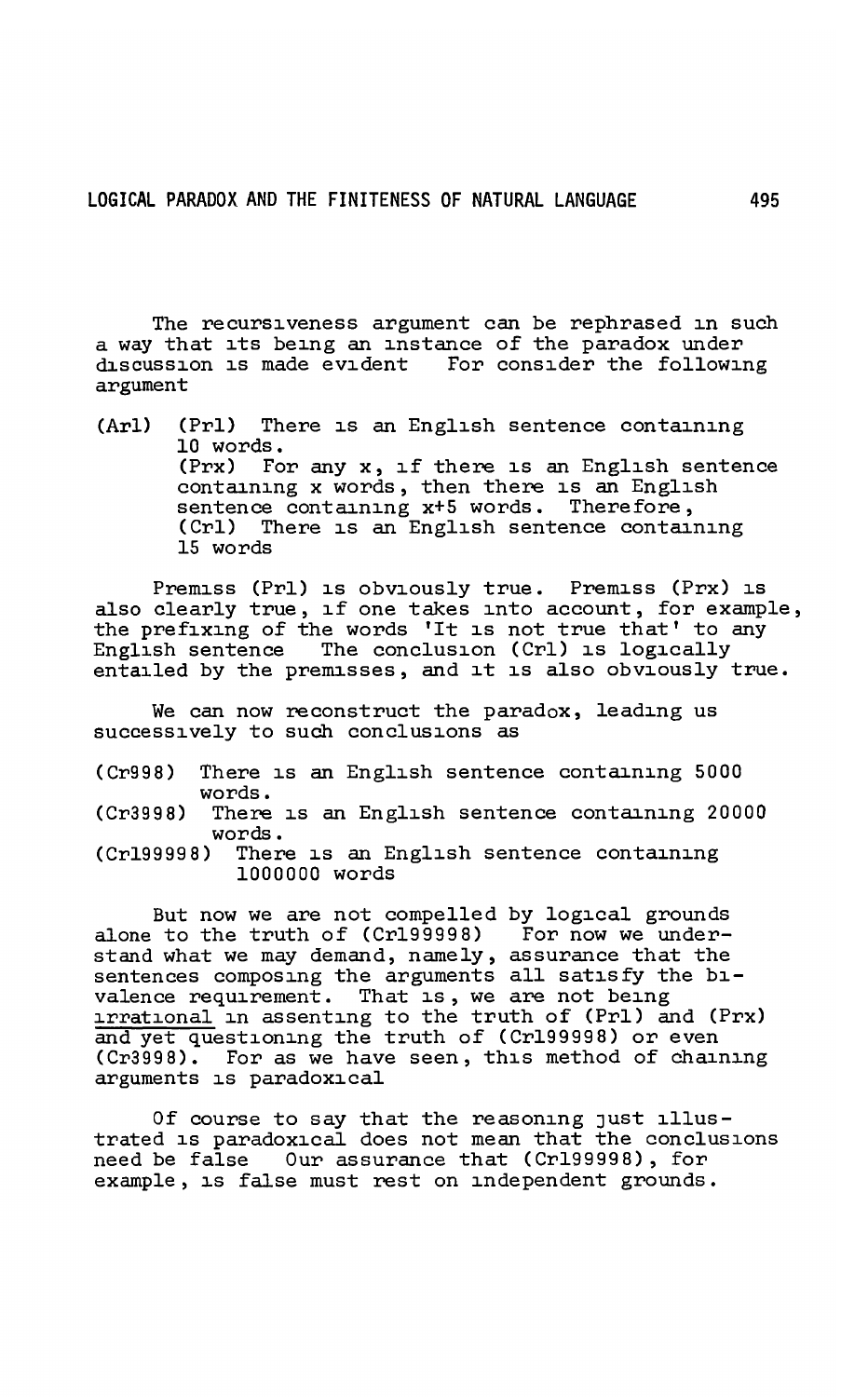I do think, however, that the considerations mentioned as the first intuition are compellingly persuasive regarding the finiteness of natural language, providing only that 'is a sentence of a natural language' is being used in an empirical sense And there is some evidence that linguists whose theories appear to commit them to the existence of infinitely many sentences of natural language are sensitive to this point I would note for example the distinction drawn in Bach 1974 (25) between the infinitely many grammatical sentences of English as opposed to the finitely many acceptable sentences of English

Although I would quarrel with Bach's grounds for making his distinction, I find no fault with his conclusion, which I take to be that there need be no exact fit between an abstract theory and the empirical domain to which it is intended to be applied In particular, the abstract theory may well concern an infinite domain

At the risk of simplifying the formal linguist's task beyond all recognition, let me attempt to explain a bit the point just raised following Quine 1961 (54), we take the task of the formal linguist to be to construct a purely formal device which generates precisely the sentences of English Reasons of theoretical economy may well English Reasons of theoretical economy may well<br>lead him to produce an infinitely large set S But<br>this will not matter very much, as long as S corresponds reasonably well to the examined sentences of English For problems of applying the theory to sequences of unmanageable length are by hypothesis not going to arise

What I have tried to show is that the puzzle con-<br>cerning the finiteness or otherwise of natural language is not grounded in special considerations involving<br>only linguists It is just one manifestation of a It is just one manifestation of a logical paradox which may pop up almost anywhere

Where the presumption of bivalence obtains, as in arithmetic, we may take a proof of the claim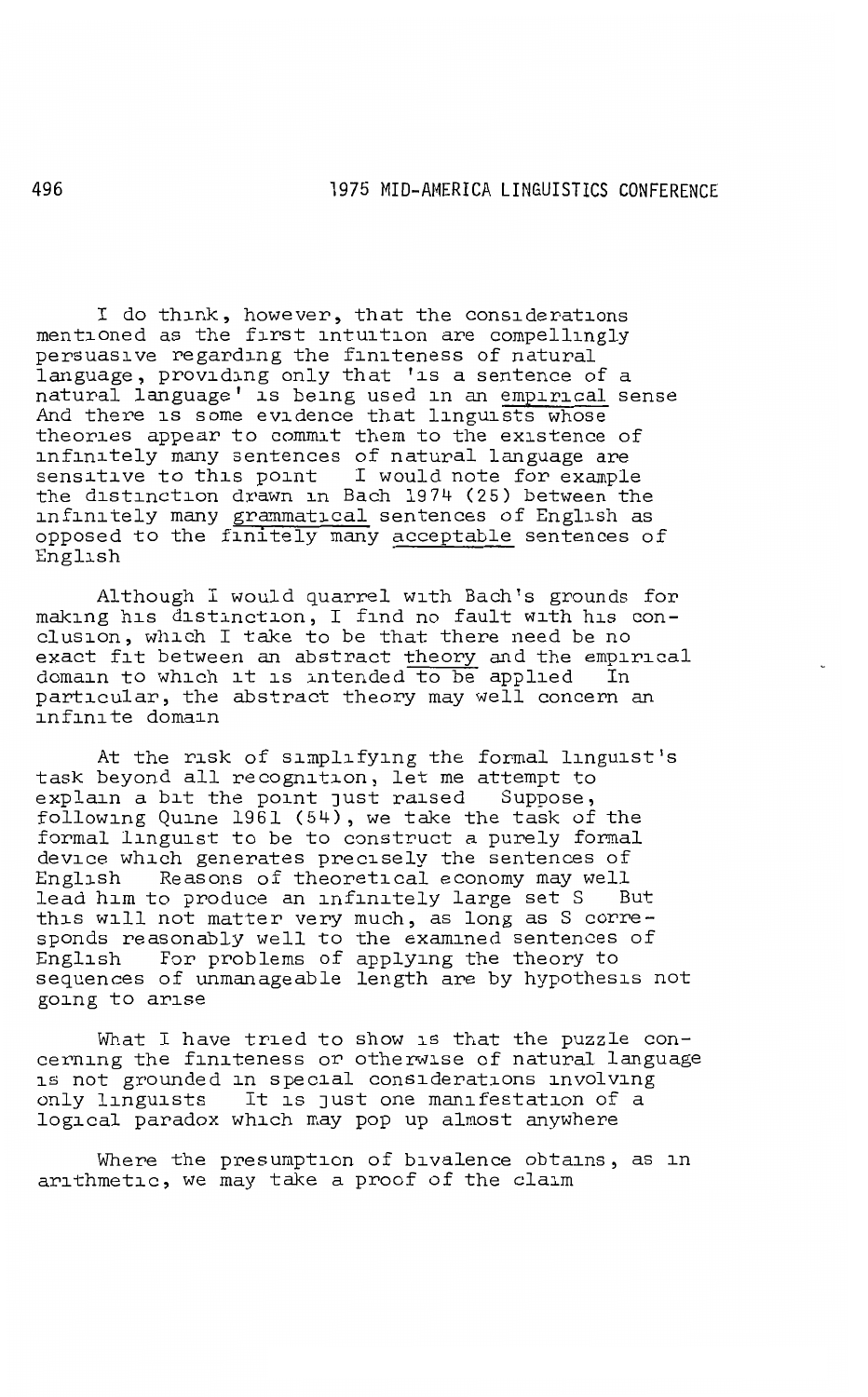(1) There is no largest prime.

to be equivalent to the claim

(2) There are infinitely many primes

This is so because the series of arguments constituting the paradox may not pass from true premisses to a false conclusion, and since the only alternative to being false is being true, the arguments all have true conclusions

But in a domain where bivalence may not be presumed, as in any empirical domain, presumably including linguistics, the claim

(3) There is no longest English sentence

is not strictly equivalent to the claim

(4) There are infinitely many English sentences.

For here the series of arguments constituting the paradox may pass from true premisses to conclusions which are neither true nor false, and from these to conclusions which are false.

We may if we wish coherently avoid identifying sentences (3) and (4) on the analogy of the natural equivalence between sentences (1) and (2) We may even assert, as I believe to be the case, that sentence (3) is true and sentence (4) is false

### BIBLIOGRAPHY

- Bach, Emmon 1974 Syntactic theory New York Holt, Bach, Emmon 1974 Sy.<br>Rinehart & Winston
- Grinder, John T and Suzette Haden Elgin. 1973 to transformational grammar New York Rinehart & Winston Guide Holt,
- Olmstead, D L 1967 On some axioms about sentence length. Language 43 303-305